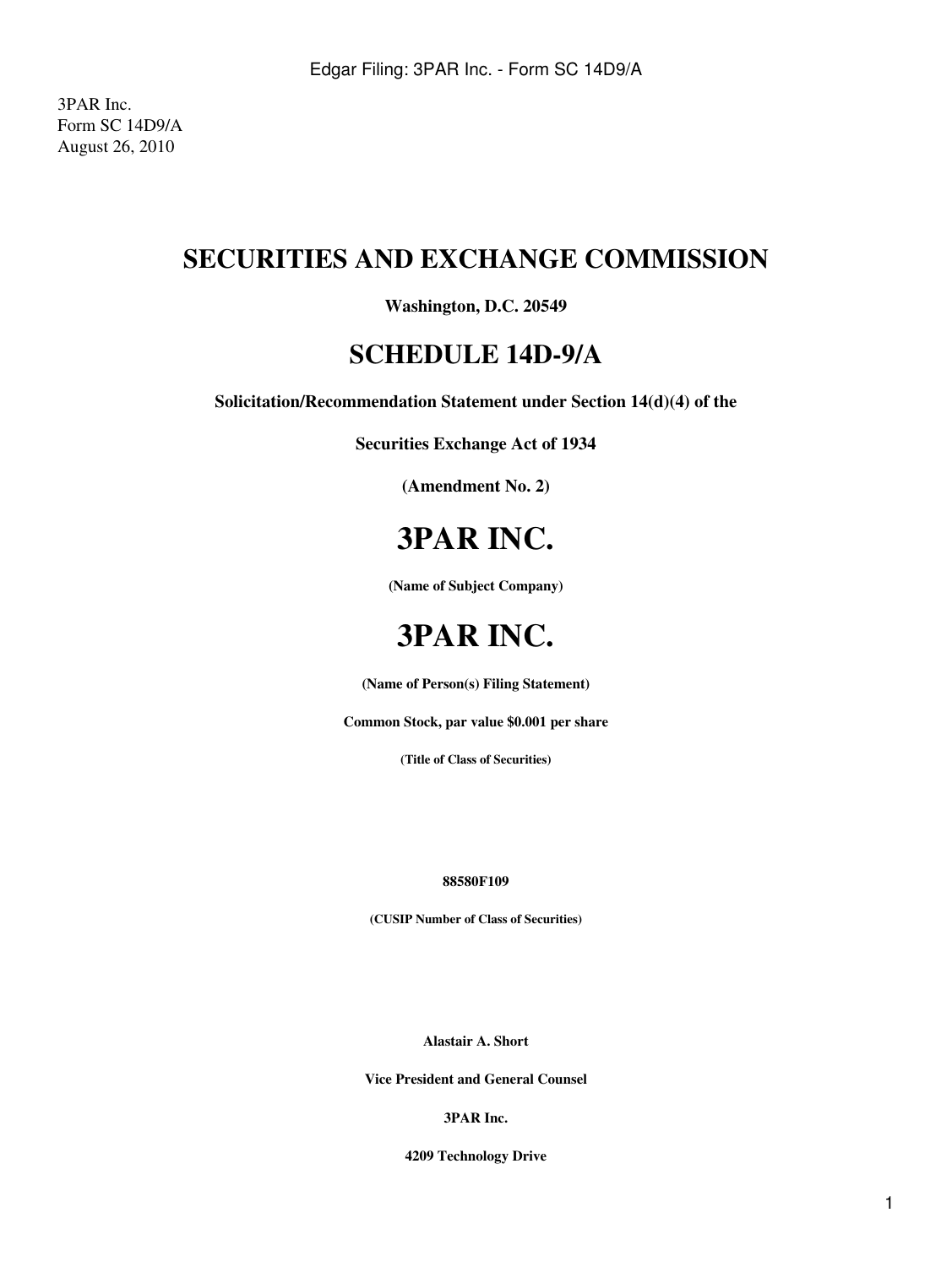#### Edgar Filing: 3PAR Inc. - Form SC 14D9/A

**Fremont, California 94538**

**(510) 413-5999**

**(Name, address and telephone number of person**

**authorized to receive notices and communications on**

**behalf of the person(s) filing statement)**

*With copies to:*

**Robert P. Latta, Esq. Robert F. Kornegay, Esq. Wilson Sonsini Goodrich & Rosati Professional Corporation 650 Page Mill Road Palo Alto, California 94304 (650) 493-9300 Michael S. Ringler, Esq. Wilson Sonsini Goodrich & Rosati Professional Corporation One Market Street Spear Tower, Suite 3300 San Francisco, California 94105 (415) 947-2000**

¨ Check the box if the filing relates solely to preliminary communications made before the commencement of a tender offer.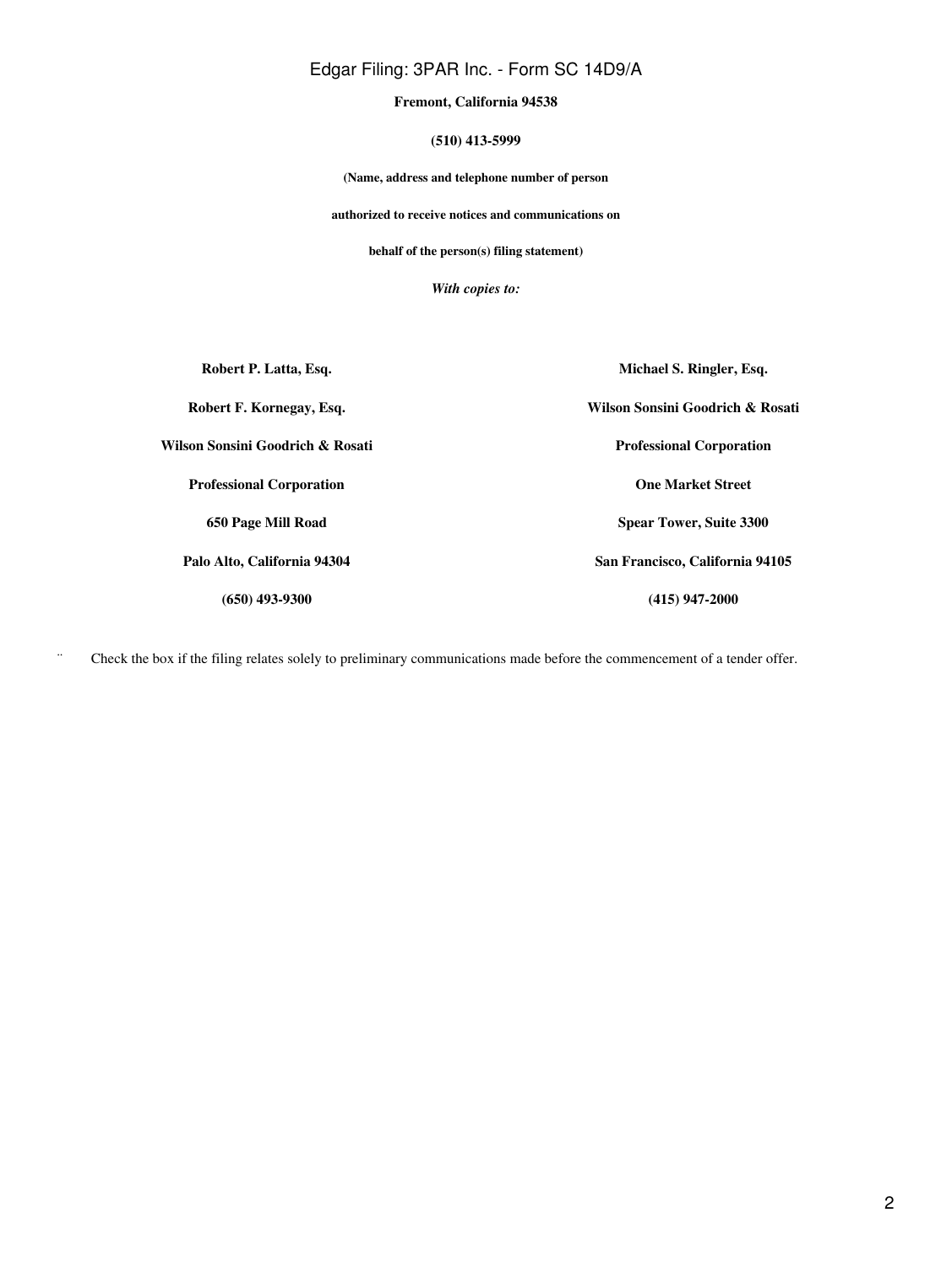This Amendment No. 2 amends and supplements the Solicitation/Recommendation Statement on Schedule 14D-9 initially filed with the Securities and Exchange Commission (the **SEC**) on August 23, 2010, as amended by Amendment No. 1 thereto filed with the SEC on August 24, 2010 (as the same may further be amended or supplemented from time to time, the **Schedule 14D-9**) by 3PAR Inc., a Delaware corporation (the **Company**), relating to the tender offer by Dell Trinity Holdings Corp., a Delaware corporation (**Purchaser**) and a wholly-owned subsidiary of Dell Inc., a Delaware corporation (**Parent** or **Dell**), disclosed in the Tender Offer Statement on Schedule TO (together with the exhibits thereto, as may be amended or supplemented from time to time, the **Schedule TO**), filed by Purchaser and Dell with the SEC on August 23, 2010, and pursuant to which Purchaser is offering to purchase all outstanding shares of the common stock, \$0.001 par value per share, of 3PAR (the **Shares**) at a price of \$18.00 per Share, net to the seller in cash (the **Offer Price**), without interest, less certain applicable taxes, upon the terms and subject to the conditions set forth in the Offer to Purchase, dated August 23, 2010 (the **Offer to Purchase**), and the related Letter of Transmittal (which, together with the Offer to Purchase, as each may be amended or supplemented from time to time, constitute the **Offer**). The Offer to Purchase and Letter of Transmittal are filed as Exhibits  $(a)(1)(A)$  and  $(a)(1)(B)$  to the Schedule 14D-9, respectively. Any capitalized term used and not otherwise defined herein shall have the meaning ascribed to such term in the Schedule 14D-9.

All information in the Schedule 14D-9 is incorporated into this Amendment No. 1 by reference, except that such information is hereby amended to the extent specifically provided herein.

This Amendment No. 2 is being filed to reflect certain updates as reflected below.

#### **Item 4. The Solicitation or Recommendation**

The section captioned Background under Item 4 is hereby amended and supplemented by the addition of the following paragraphs at the end of such section:

On August 24, 2010 and August 25, 2010, representatives of Qatalyst and Wilson Sonsini held numerous discussions with representatives of JPMorgan, HP s financial advisor, and Cleary Gottlieb Steen & Hamilton LLP, HP s outside legal counsel, to discuss HP s August 23 asolicited acquisition proposal to acquire 3PAR for \$24.00 per share in cash, and the proposed definitive agreements related to HPs proposal, with a view to advising the 3PAR board of directors in its consideration as to whether HP s proposal was a Superior Proposal (as that term is defined in the Merger Agreement).

On August 25, 2010, the 3PAR board of directors held a meeting (**3PAR s First August 25 b** Board Meeting ) to discuss, consider and obtain advice regarding HP s acquisition proposal. During this meeting, representatives of Qatalyst and Wilson Sonsini described their discussions with HP s financial advisor and outside legal counsel, the terms of 3PAR s Merger Agreement with Dell addressing unsolicited acquisition proposals and 3PAR s contractual rights and fiduciary duties to respond to HP s acquisition proposal. After further review and discussion, the 3PAR board of directors determined (after consultation with Qatalyst and Wilson Sonsini) (i) that HP s August 29 acquisition proposal constituted a Superior Proposal (as that term is defined in the Merger Agreement), and (ii) to notify Dell that, subject to the terms of 3PAR s Merger Agreement with Dell (including the 3 business day waiting period contemplated thereby), 3PAR intended to terminate its Merger Agreement with Dell in order to enter into a merger agreement with HP on the terms set forth in HP s August 29 acquisition proposal.

Following 3PAR s First August 25 Board Meeting, representatives of Qatalyst contacted representatives of Credit Suisse, Dell s financial advisor, to notify Dell of the determinations made by the 3PAR board of directors at 3PAR s First August 25 Board Meeting. In response to this notification, representatives of Credit Suisse informed Qatalyst that Dell would be submitting momentarily a proposal to (i) increase the Offer Price (as that term is defined in the Merger Agreement) being offered by Dell in its Offer to acquire 3PAR Shares from \$18.00 per share to \$24.30 per share, and (ii) increase the Termination Fee (as that term is defined in the Merger Agreement) payable by 3PAR as a condition to terminating its Merger Agreement with Dell to accept a Superior Proposal (as that term is defined in the Merger Agreement) from \$53.5 million to \$72.0 million (which amount would represent 4.17% of the fully diluted equity value of the transaction). Following this conversation, Messrs. Dell and Johnson separately contacted Mr. Scott to formally deliver Dell s proposal. Dell subsequently delivered its proposal in writing, and representatives of Debevoise subsequently transmitted to representatives of Wilson Sonsini a draft amendment to the Merger Agreement reflecting Dell s proposal (**Amendment No. 1**).

Later in the evening of August 25<sup>th</sup>, the 3PAR board of directors held a meeting (**3PAR s Second August 258 baard Meeting**) to discuss, consider and obtain advice regarding Dell s proposal to increase the Offer Price and the Termination Fee in the manner described in the preceding paragraph. Representatives of Qatalyst and Wilson Sonsini also participated in this meeting. At this meeting, Mr. Scott described his conversations with Messrs. Dell and Johnson and representatives of Qatalyst and Wilson Sonsini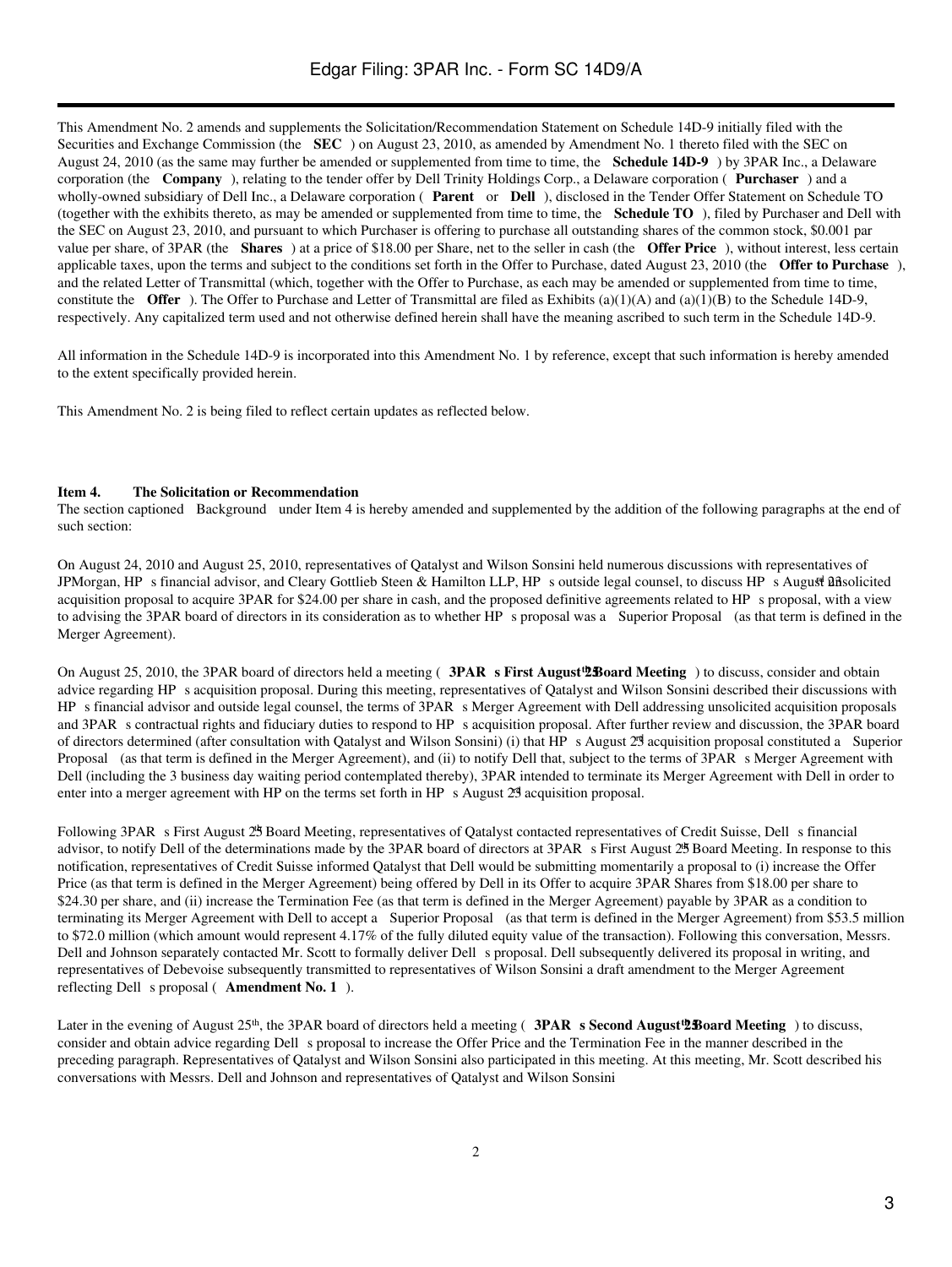described their respective conversations with representatives of Credit Suisse and Debevoise. After further discussion, the 3PAR board of directors (i) determined that it was in the best interests of 3PAR and its stockholders, and declared it advisable, to enter into Amendment No. 1, (ii) approved the execution and delivery of Amendment No. 1, and (iii) resolved to recommend that the holders of Shares accept the Offer (as amended by Amendment No. 1), tender their Shares to Purchaser pursuant to the Offer (as amended by Amendment No. 1) and, if required by the applicable provisions of Delaware law, adopt the Merger Agreement (as amended by Amendment No. 1).

After 3PAR s Second August 25 Board Meeting was adjourned, Mr. Scott contacted Mr. Dell to convey the determination made by the 3PAR board of directors. Dell and 3PAR subsequently executed and delivered Amendment No. 1 on August 26, 2010. On August 26, 2010, before the U.S. stock markets opened, 3PAR issued a press release announcing Amendment No. 1, a copy of which is filed herewith as Exhibit (a)(5)(C) and incorporated herein by reference.

#### **The board of directors of 3PAR unanimously recommends that 3PAR stockholders accept the Offer by Dell (as amended by Amendment No. 1) and tender their Shares pursuant to the Offer (as amended by Amendment No. 1).**

**Item 9. Exhibits.**

Item 9 of the Schedule 14D-9 is hereby supplemented by adding the following exhibits:

#### **Exhibit**

#### **Number Description**

- (a)(5)(C) Press Release issued by 3PAR Inc. on August 26, 2010 (incorporated by reference to Exhibit 99.1 to the Current Report on Form 8-K filed with the SEC by 3PAR Inc. on August 26, 2010).
- (e)(56) Amendment to the Agreement and Plan of Merger, dated as of August 15, 2010, by and among Dell Inc., Dell Trinity Holdings Corp. and 3PAR Inc., made and entered into as of August 26, 2010, by and among Dell Inc., Dell Trinity Holdings Corp. and 3PAR Inc. (incorporated by reference to Exhibit 2.1 to the Current Report on Form 8-K filed with the SEC by 3PAR Inc. on August 26, 2010).

3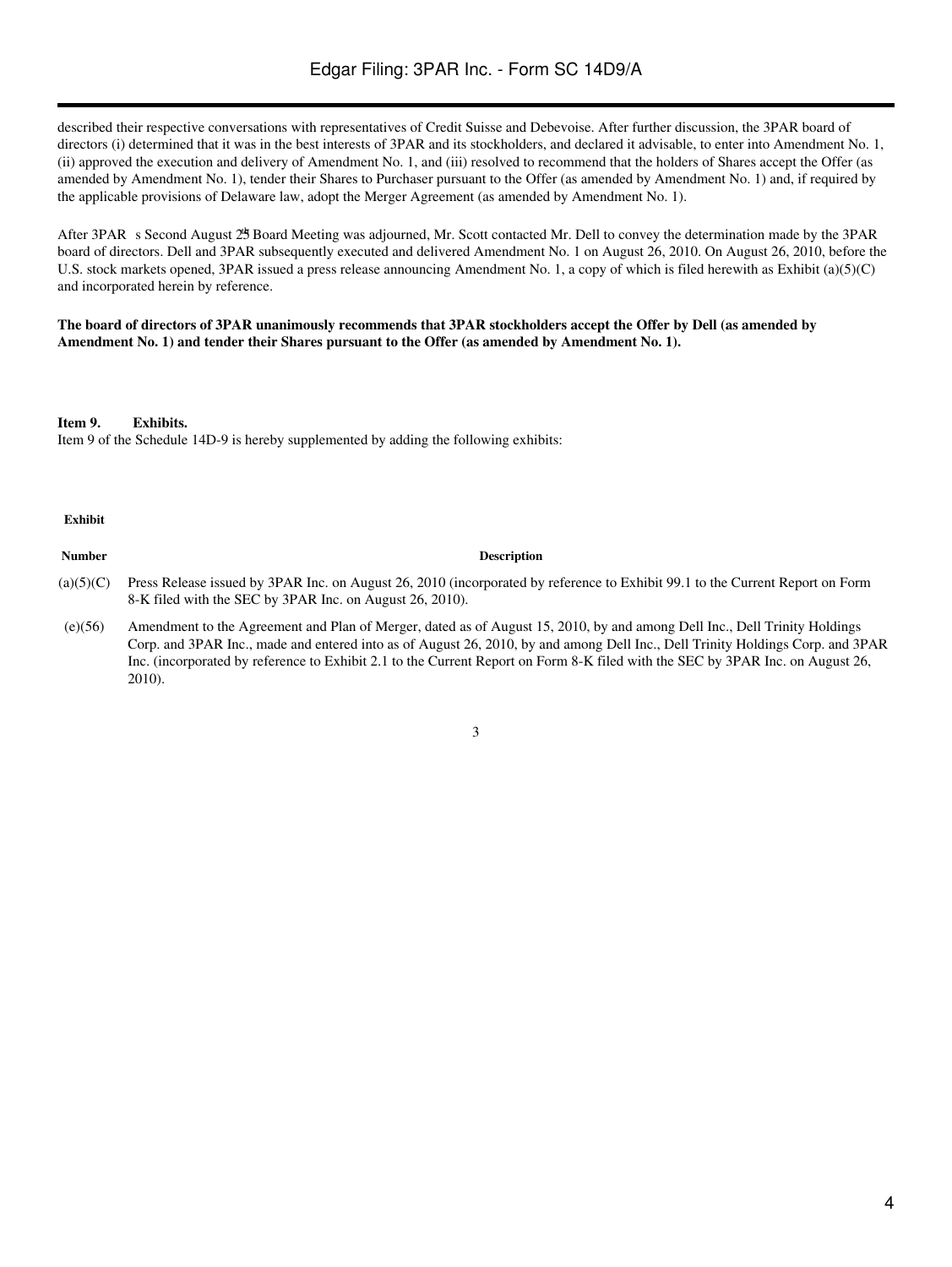#### **SIGNATURES**

4

After due inquiry and to the best of my knowledge and belief, I certify that the information set forth in this amendment is true, complete and correct.

3PAR INC.

By:  $\sqrt{s}$  David C. Scott **David C. Scott President and Chief Executive Officer**

Dated: August 26, 2010